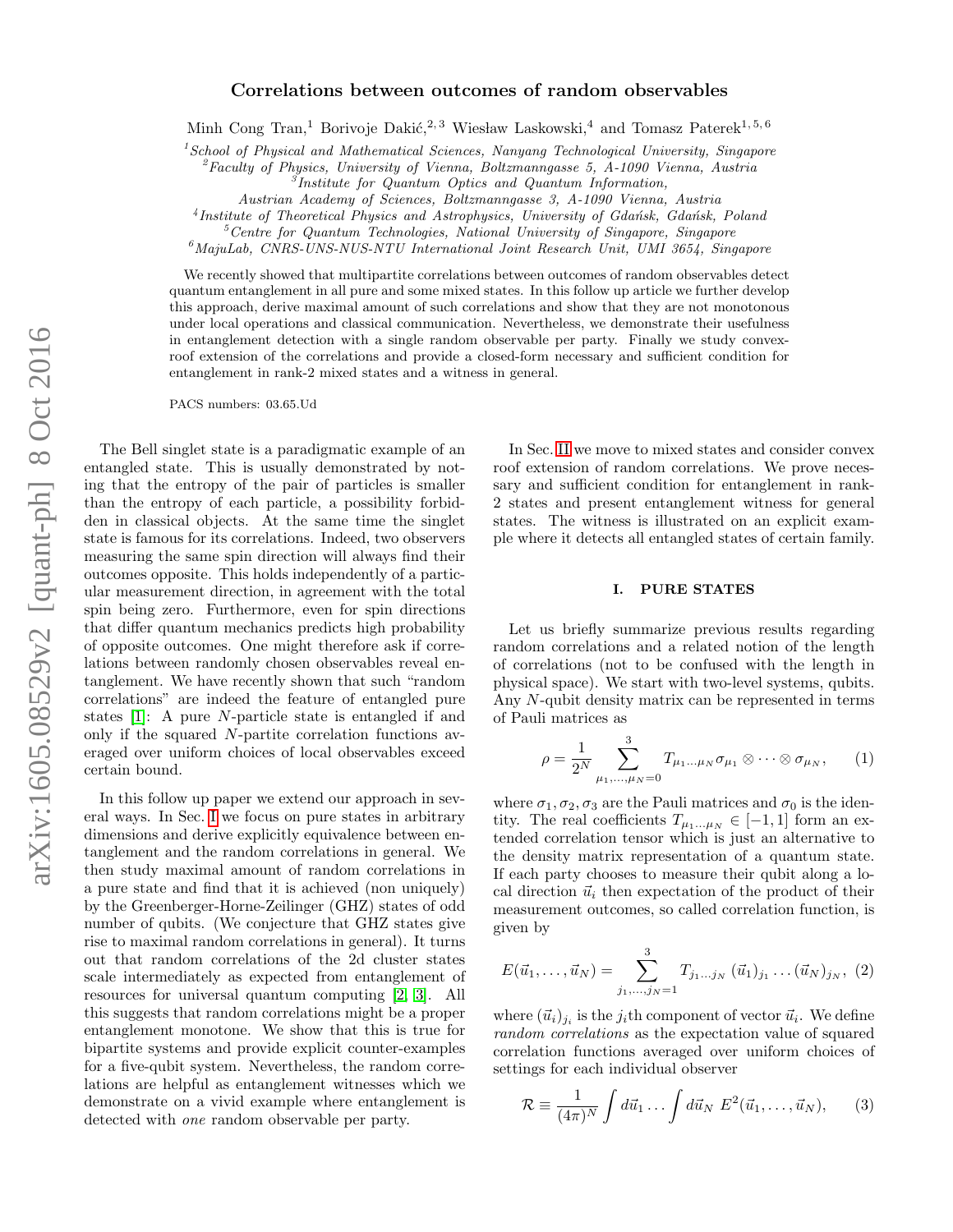where  $d\vec{u}_n = \sin \theta_n d\theta_n d\phi_n$  is the usual measure on the unit sphere. To estimate  $R$ , it would seem that we have to take into account all local directions but in fact it is sufficient to consider only a set of orthogonal axes for each party [\[1\]](#page-9-0):

$$
\mathcal{R} = \frac{1}{3^N} \sum_{\vec{u}_1, ..., \vec{u}_N = \vec{x}, \vec{y}, \vec{z}} E^2(\vec{u}_1, ..., \vec{u}_N) \equiv \frac{\mathcal{C}}{3^N}, \quad (4)
$$

where *length of correlations*  $C$  is defined as the sum of squared correlations measured along a complete set of orthogonal local axes. Note that no common reference frame is required, each observer is allowed a different Cartesian coordinate system. The name "length of correlations" refers to the fact that  $\mathcal C$  is a squared norm of the correlation tensor (with components having solely correlation functions between all N qubits). It has been shown in Refs. [\[1,](#page-9-0) [4](#page-9-3)[–6\]](#page-9-4) that  $C > 1$  if and only if the system is in a pure entangled state. In Appendix [A](#page-5-0) we present a simple alternative proof for pure systems of two and three qubits that follows directly from the Schmidt decomposition. This line of reasoning does not extend to higher number of qubits because the restrictions brought forward by the Schmidt decomposition do not engage sufficient number of subsystems.

### A. Higher dimensions

We now extend our criteria for entanglement to higher dimensions, i.e. qudits of dimension d. The final result is already presented in Ref. [\[1\]](#page-9-0), but we would like to clarify which quantities exactly we consider and discuss explicitly some subtleties. The step-by-step derivation below is presented for the first time.

We replace the Pauli matrices with a complete orthonormal basis consisting of identity and  $d^2-1$  traceless operators  $\sigma_j$  such that for all  $j, k = 1, \ldots, d^2 - 1$ :

$$
\text{Tr}(\sigma_j) = 0,\tag{5}
$$

$$
\text{Tr}(\sigma_j \sigma_k^{\dagger}) = d \,\delta_{jk}.\tag{6}
$$

Various concrete realisations can be taken here, e.g. generalised Gell-Mann operators (hermitian basis) or the Weyl-Heisenberg operators (unitary basis). For completeness we write them in Appendix [B.](#page-5-1)

An arbitratry state  $\rho$  of N qudits can be decomposed using these operators in a way similar to the Bloch representation:

$$
\rho = \frac{1}{d^N} \sum_{\mu_1, \mu_2, ..., \mu_N = 0}^{d^2 - 1} T_{\mu_1 \mu_2 ... \mu_N} \sigma_{\mu_1} \otimes \cdots \otimes \sigma_{\mu_N}, \quad (7)
$$

with  $\sigma_0 = \mathbb{I}$  being identity and  $\sigma_j$  the operators defined above. As before, the coefficients are:

$$
T_{\mu_1\mu_2...\mu_N} = \text{Tr}(\rho \,\sigma_{\mu_1}^{\dagger} \otimes \cdots \otimes \sigma_{\mu_N}^{\dagger}).\tag{8}
$$

However, these coefficients are in general complex valued as  $\sigma$ 's are not required to be hermitian. We therefore define the length of correlations with the help of absolute value:

<span id="page-1-3"></span>
$$
\mathcal{C} \equiv \sum_{j_1, j_2, \dots, j_N = 1}^{d^2 - 1} |T_{j_1 j_2 \dots j_N}|^2.
$$
 (9)

<span id="page-1-2"></span>As proven in Appendix [C,](#page-6-0) the length of correlations  $\mathcal C$ is invariant under the choice of local basis as long as [\(5\)](#page-1-0) and [\(6\)](#page-1-1) are satisfied. Note that this is more general than invariance under local unitary transformations. For example, the Gell-Mann basis cannot be obtained from the Weyl-Heisenberg basis by local unitaries because the corresponding operators have different eigenvalues. Nevertheless, the length of correlations is the same in both bases provided they are suitably normalized.

Similar to the case of qubits, the length of correlations can also be used to identify entanglement in pure states.

<span id="page-1-4"></span>**Theorem 1.** Pure state  $|\Psi\rangle$  is entangled if and only if

$$
\mathcal{C} > (d-1)^N. \tag{10}
$$

Proof. The proof follows the same lines as for qubits and is presented in Appendix [D.](#page-6-1)  $\Box$ 

It should also be clear how to extend this theorem to cover subsystems of different dimensions, e.g.  $2 \times 3$ .

We will now define random correlations for qudits and show that they are proportional to  $C$ . The generalization is obtained by requesting that random correlations are the average of squared correlations over uniform choices of unitary matrices  $U_n$  for each observer:

$$
\mathcal{R} \equiv \frac{1}{W^N} \int dU_1 \dots \int dU_N \ |E(U_1, \dots, U_N)|^2, \quad (11)
$$

where W is a normalization constant, i.e.  $\int dU_n = W$ , and the unitary-dependent correlation function reads:

$$
E(U_1, \dots, U_N) = \text{Tr}\left[\rho \bigotimes_{n=1}^N U_n^{\dagger} \sigma_1^{\dagger} U_n\right].
$$
 (12)

<span id="page-1-1"></span><span id="page-1-0"></span>Here we have chosen exemplary operator  $\sigma_1$  as an initial observable of the averaging. In Appendix [E](#page-7-0) we prove that  $\mathcal R$  is independent of the choice of this initial operator as long as it is traceless and normalized. With these definitions we link random correlations and entanglement as follows.

**Theorem 2.** For any pure state of  $N$  qudits, each of dimension d,

$$
\mathcal{R} = \frac{\mathcal{C}}{(d^2 - 1)^N}.
$$
\n(13)

*Proof.* Note that the length of correlations  $\mathcal C$  is a sum of  $(d<sup>2</sup> - 1)<sup>N</sup>$  squared correlation functions, each of which is equal to  $R$  after averaging over local unitary transforma-tions (see Appendix [E\)](#page-7-0). Since  $\mathcal C$  is invariant under such transformations, overall these averages still sum up to C. Therefore  $\mathcal C$  is just a multiple of  $\mathcal R$ .  $\Box$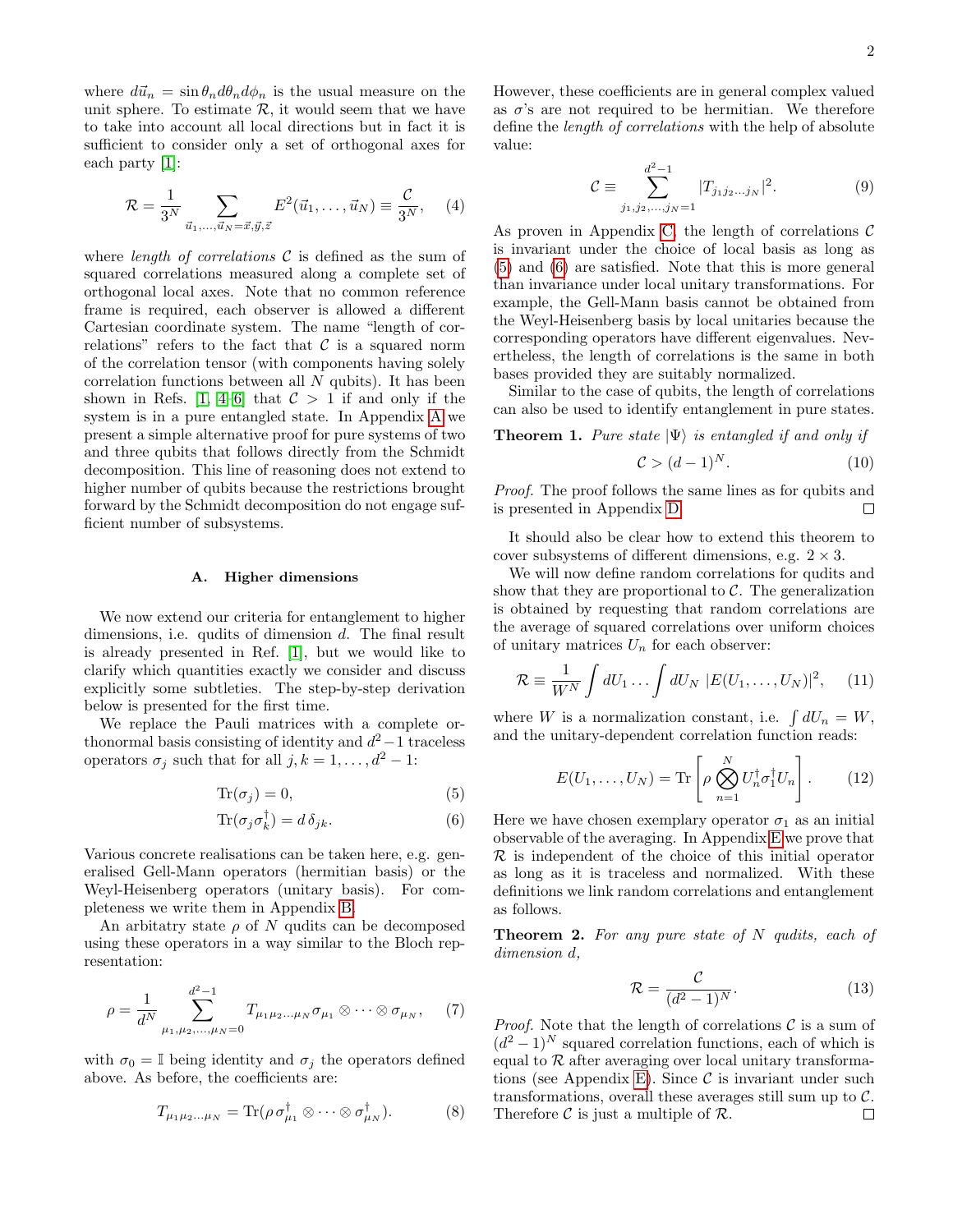### B. Maximal random correlations

Here we examine states that maximize  $\mathcal C$  (and therefore  $\mathcal{R}$ ). We focus on multiple qubits. Let us begin by proving the upper bound on the length of correlations.

**Theorem 3.** Every pure state of odd number of qubits N satisfies

$$
\mathcal{C} \le 2^{N-1}.\tag{N is odd} \tag{14}
$$

*Proof.* Let us denote by  $C_k$  the sum of squared correlations between any  $k$  observers. In particular, for a system of N qubits in a state  $|\psi\rangle$  we have  $C_N = \mathcal{C}(\psi)$ . The purity condition of  $|\psi\rangle$  implies

$$
1 + C_1 + C_2 + C_3 + \dots + C_{N-1} + C_N = 2^N, \qquad (15)
$$

whereas Ref. [\[7\]](#page-9-5) demonstrates for N odd

$$
1 - C_1 + C_2 - C_3 + \dots + C_{N-1} - C_N = 0. \tag{16}
$$

Summing up [\(15\)](#page-2-0) and [\(16\)](#page-2-1) we obtain

$$
C_1 + C_3 + \dots + C_N = 2^{N-1}.\tag{17}
$$

Theorem follows by noting that each  $C_k$  is non-negative.  $\Box$ 

The bound of [\(14\)](#page-2-2) is tight and it is achieved, e.g. by the GHZ state

$$
|GHZ\rangle_N = \frac{1}{\sqrt{2}} \left( |0\rangle^{\otimes N} + |1\rangle^{\otimes N} \right). \tag{18}
$$

Although the theorem works only for states of odd number of qubits N, a similar bound, of value  $2^{N-1} + 1$ , is observed for GHZ states of even N. We conjecture that this is indeed the maximum possible value of  $\mathcal C$  for any even N. We have been uniformly sampling pure states randomly over respective spaces and so far no counterexample to the conjecture has been found. We also note that GHZ states are not the only states with maximal value of C. For example, for  $N = 4$  qubits the same value is attained by the double singlet state

$$
|\Psi^{-}\rangle |\Psi^{-}\rangle = \frac{|01\rangle - |10\rangle}{\sqrt{2}} \otimes \frac{|01\rangle - |10\rangle}{\sqrt{2}}.
$$
 (19)

#### C. Random correlations of cluster states

As another concrete example we calculate the length of correlations for 2D cluster states [\[8,](#page-9-6) [9\]](#page-9-7). Since they are universal for quantum computing their geometric measure of entanglement displays intermediate values in agreement with findings that too highly entangled states are useless for universal quantum computing [\[2,](#page-9-1) [3\]](#page-9-2). We find the same behavior of the length of correlations.



<span id="page-2-4"></span><span id="page-2-2"></span><span id="page-2-0"></span>FIG. 1: Length of correlations for 2D cluster states (blue dashed line) and GHZ states (red dash-dot line). Here the length of correlations has the same features as the geometric measure of entanglement. However, see Sec. [I D.](#page-2-3) The curve is obtained by fitting an exponential function to numerical data.

<span id="page-2-1"></span>Consider a square lattice of size  $n$  with each node connected to its nearest neighbors. At each node  $a$ , let there be a qubit associated with it and an operator

$$
K_a = \sigma_z^{(a)} \bigotimes_{b \in \mathcal{N}(a)} \sigma_x^{(b)},\tag{20}
$$

<span id="page-2-5"></span>where the superscripts  $a$  and  $b$  show on which qubits the Pauli matrices act. The tensor product is taken over the set  $\mathcal{N}(a)$  of nodes neighbouring with a. The cluster state  $|C\rangle$  is defined as a common eigenstate of operators  $K_a$  [\[8\]](#page-9-6):

$$
K_a |C\rangle = |C\rangle \qquad \forall a. \tag{21}
$$

We compute the length of correlations for the  $n \times n$  cluster states for small  $n$  and extrapolate to larger  $n$ . As seen in Fig. [1,](#page-2-4) random correlations of cluster states are halfway between product states and GHZ states, so that they mimic behavior of the geometric measure of entanglement.

#### <span id="page-2-3"></span>D. Does  $C$  measure entanglement?

Since  $\mathcal C$  and  $\mathcal R$  perfectly distinguish pure entangled states from disentangled ones, and in calculations of concrete examples they display proportionality to the geometric measure of entanglement, we ask if they are entanglement monotones in general. We prove that they are the monotones for bipartite systems. However, this does not generalize to multipartite systems as we will show on counter-examples below.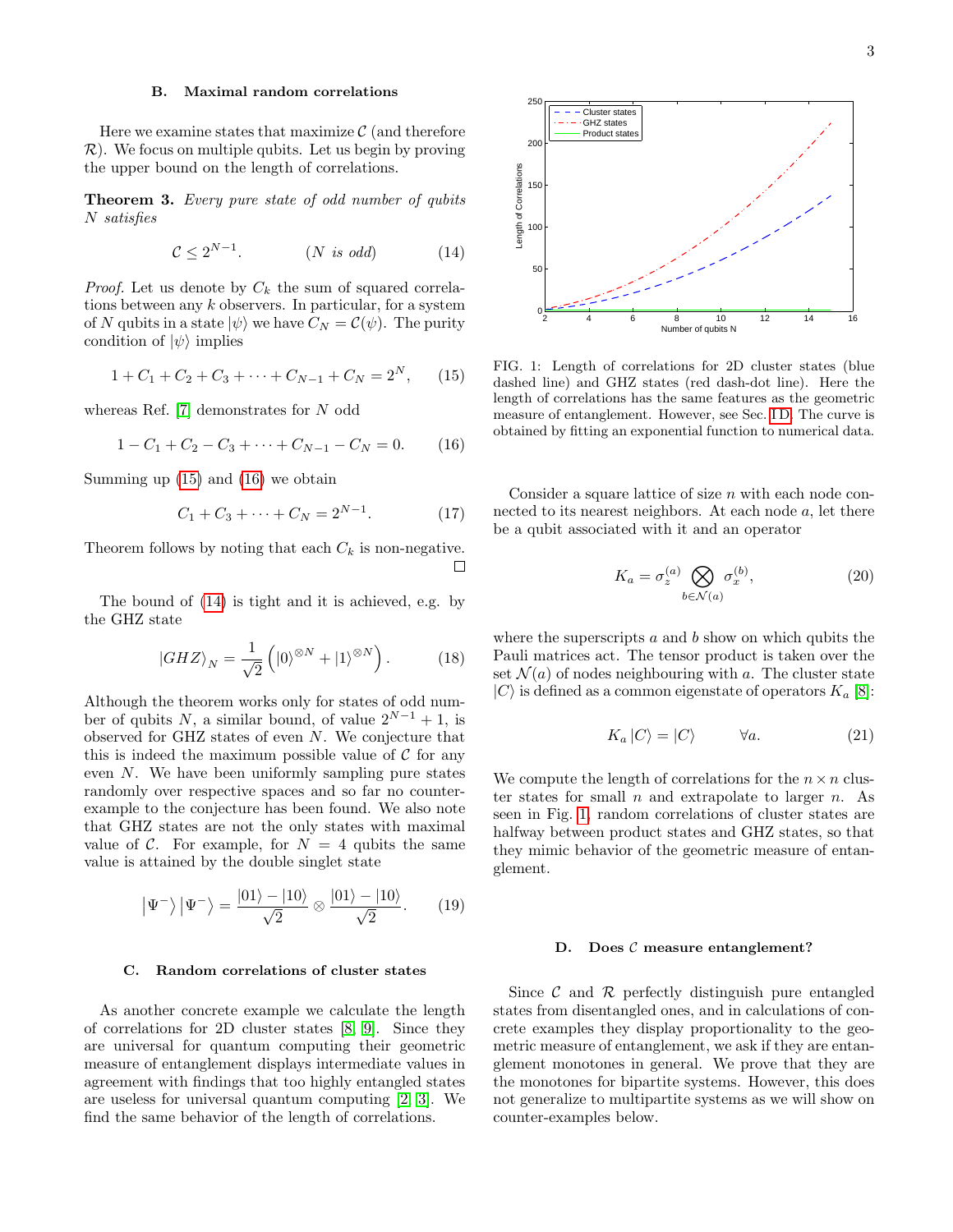### 1. Random correlations may increase on average under local operations

Consider the following state of five qubits

$$
|\Psi\rangle = \frac{|0\rangle|GHZ\rangle_4 + |1\rangle|D_4^2\rangle}{\sqrt{2}},\tag{22}
$$

where  $|GHZ\rangle_4$  is the GHZ state of four qubits, defined in [\(18\)](#page-2-5), and  $\left|D_4^2\right\rangle$  is the four-qubit Dicke state

$$
|D_4^2\rangle = \frac{1}{\sqrt{6}}(|1100\rangle + |1010\rangle + |1001\rangle, + |0110\rangle + |0101\rangle + |0011\rangle).
$$
 (23)

It is straight forward to verify that the length of correlations of  $|\Psi\rangle$  is  $\mathcal{C}(\Psi) = 8$ . If a projective measurement in the computational basis is performed on the first qubit, the state will collapse to either  $|0\rangle |GHZ\rangle$  or  $|1\rangle |D_4^2\rangle$ , both of which have length of correlations equal to 9. Thus  $C$  increases after such local measurement independently of the actual measurement outcome. Thus, it is not a legitimate entanglement measure [\[21\]](#page-9-8). This fivequbit example is the simplest that we were able to find. Therefore, in principle, the random correlations could still be entanglement monotone for systems of three and four qubits.

### 2. Random correlations and LOCC conversion between pure states

Previous section disproves strong version of monotonicity of random correlations under LOCC. There is still a possibility that  $\mathcal R$  is a monotone not on average, i.e.  $\mathcal R$ could be a monotone under LOCC operations that map pure states to pure states. We show here that this weaker form of monotonicity also does not hold for  $R$  when applied to multipartite systems.

For bipartite systems the following statement holds.

**Theorem 4.** For pure bipartite states,  $|\psi\rangle$  can be converted by LOCC to  $|\phi\rangle$  if and only if  $\mathcal{C}(\psi) \geq \mathcal{C}(\phi)$ .

*Proof.* From Nielsen's theorem [\[10\]](#page-9-9),  $|\psi\rangle$  can be converted by LOCC to  $|\phi\rangle$  if and only if the Schmidt probabilities  $p_j(\psi)$  of  $|\psi\rangle$  is majorized by  $p_j(\phi)$  of  $|\phi\rangle$ :

$$
\sum_{j=1}^{k} p_j(\psi) \le \sum_{j=1}^{k} p_j(\phi),
$$
\n(24)

for any  $k = 1, \ldots, d$  and the Schimdt probabilities are arranged in decreasing order. From purity condition and the Schmidt decomposition, we find  $\mathcal{C}(\psi) = d^2 + 1 2d\sum_j p_j^2(\psi)$ . Since the square function is strictly convex in  $\mathbb{R}^{\ddot{+}}$ , by Karamata's inequality  $p_j(\psi)$  is majorized by  $p_j(\phi)$  if and only if  $\sum_j p_j^2(\psi) \leq \sum_j p_j^2(\phi)$ , if any only if  $\mathcal{C}(\psi) > \mathcal{C}(\phi)$ .  $\Box$ 

We give the following counter-example for multipartite systems. Consider the pair of states:

$$
|\psi\rangle = \frac{|0\rangle|\psi^{-}\rangle|\psi^{-}\rangle + |1\rangle|\psi^{+}\rangle|\psi^{+}\rangle}{\sqrt{2}}, \qquad (25)
$$

$$
|\phi\rangle = |0\rangle |\psi^{-}\rangle |\psi^{-}\rangle, \qquad (26)
$$

where  $|\psi^{\pm}\rangle = \frac{1}{\sqrt{2}}$  $\frac{1}{2}(|01\rangle \pm |10\rangle)$  are the two Bell states. Starting with  $|\psi\rangle$  we measure the first qubit in the standard basis and, depending on the outcome, apply suitable local unitaries on say the second and fourth qubit to obtain  $|\phi\rangle$ . However,  $\mathcal{C}(\psi) = 8$  whereas  $\mathcal{C}(\phi) = 9$ .

# E. Witnessing entanglement with single random setting per party

Although random correlations do not measure entanglement we argue here that they are useful for entanglement detection. In particular, they allow to detect quantum entanglement with high level of confidence even with a single random measurement setting per party [\[1\]](#page-9-0). Such advantage is relevant to experiments. For example, the small count rates in multi-photon experiment (e.g. Ref. [\[11\]](#page-9-10)) make measurement of every next setting expensive. The strategy presented here reduces the number of settings required to detect entanglement to its ultimate minimum.

In principle, to determine  $R$ , an infinite number of measurements has to be performed both in terms of  $K$ , the resources needed to estimate correlation functions, and in terms of  $M$ , the resources needed for averaging over random settings. In Ref. [\[1\]](#page-9-0) we introduced entanglement witness  $[12, 13]$  $[12, 13]$  that takes the finiteness of K and M into account, and here we demonstrate explicitly the effect of finite  $K$  on this witness. For a single random setting,  $M = 1$ , the witness reads:

<span id="page-3-0"></span>
$$
\mathcal{R}_K > 1/3^N + \delta \quad \implies \quad \text{likely } \psi \text{ is ent}, \tag{27}
$$

where  $1/3^N$  is the random correlation of the product state of N qubits and  $\delta$  is used to set the confidence level of entanglement detection. Namely, if estimated correlation  $\mathcal{R}_K$  is far from what is expected for a product state, most likely we are measuring an entangled state. In our calculations, the confidence level is defined by the probability that the random correlation of a product state is 95.4%. Table [I](#page-4-1) shows the probability to detect entanglement in GHZ states (and states that can be reached from GHZ by local unitaries) of  $N$  qubits with both finite and infinite  $K$ . For sufficiently big  $K$  the chance of detection grows with  $N$ . For finite  $K$  the detection probability grows for small N and then starts decaying. This is because the random correlation of any state is exponentially small in  $N$ , and therefore there exists critical N for which the error  $1/\sqrt{K}$  in estimation of the average due to finite  $K$  is comparable with the bound of Eq. [\(27\)](#page-3-0). As illustration, Tab. [I](#page-4-1) shows that  $K = 1000$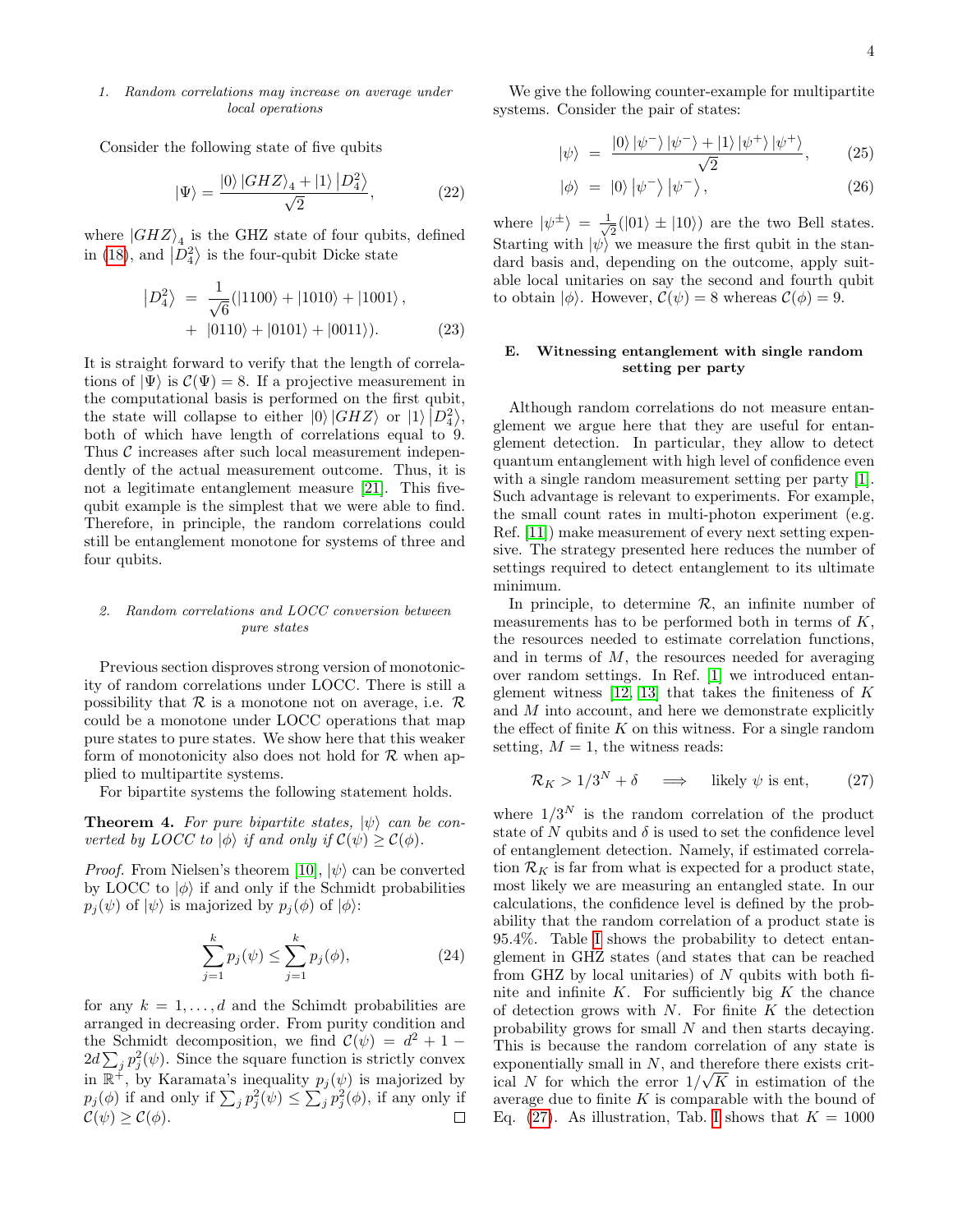trials is essentially infinity for up to  $N = 5$  qubits. For  $N = 6$ , the bound of the entanglement witness is  $\approx 0.01$ and indeed matches random correlation of the six-qubit √ GHZ state,  $\approx 0.04$ , reduced by the error  $1/\sqrt{K} \approx 0.03$ .

<span id="page-4-1"></span>TABLE I: Probability of detecting N-qubit GHZ entanglement with a single random measurement per party at confidence level of 95.4%. K gives the number of trials after which the correlation function is estimated.

|                                                                                                                                                                                               | $N \  3$ 4 5 6 7 8 9 10 |  |  |  |  |
|-----------------------------------------------------------------------------------------------------------------------------------------------------------------------------------------------|-------------------------|--|--|--|--|
|                                                                                                                                                                                               |                         |  |  |  |  |
| $\begin{tabular}{c cccccc} $K=1000$ & 26\% & 44\% & 47\% & 57\% & 52\% & 48\% & 41\% & 34\% \\ $K\rightarrow\infty$ & 26\% & 44\% & 48\% & 63\% & 67\% & 77\% & 80\% & 86\% \\ \end{tabular}$ |                         |  |  |  |  |

## <span id="page-4-0"></span>II. MIXED STATES

So far we have only considered the length of correlations in pure states. Although the previous definition C, as given in Eq. [\(4\)](#page-1-2), suits a mixed state  $\rho$  it longer identifies entanglement with certainty as it does for pure states. Clearly,  $C$  can be even less than unity for mixed states. Nevertheless, a necessary and sufficient condition can still be established for entanglement in rank-2 states.

Our approach is to define a new quantity via convex roof extension of the length of correlations:

$$
\mathcal{E}(\rho) = \min_{\{\mu_k, \Psi_k\}} \sum_k \mu_k \mathcal{C}(\Psi_k),\tag{28}
$$

where the sum is minimized over all possible pure-state decompositions  $\{\mu_k, \Psi_k\}$  of  $\rho$ , i.e.  $\rho = \sum_k \mu_k |\Psi_k\rangle \langle \Psi_k|$ . A state  $\rho$  is entangled if and only if  $\mathcal{E}(\rho) > 1$ . As in other convex roof constructions, calculation of  $\mathcal{E}(\rho)$  is generally a challenge. However, for certain families of mixed states, explicit formulae for  $\mathcal{E}(\rho)$  can be found.

### A. Necessary and sufficient condition for entanglement in rank-two states

Rank-two states are mixed states which belong to a subspace spanned by only two distinct pure states. They possess properties similar to those of a single qubit that notably simplify the minimization problem of [\(28\)](#page-4-2). In what follows, we shall acquire a similar technique to that presented by Osborne [\[14\]](#page-9-13) to evaluate the entanglement of an arbitrary mixed state of rank two.

<span id="page-4-3"></span>Theorem 5. For a multipartite mixed state of rank two

$$
\mathcal{E}(\rho) = \mathcal{C}(\rho) + \frac{1}{2} \left( 1 - \text{Tr}(\rho^2) \right) w_{\text{min}}, \qquad (29)
$$

where  $\mathcal{C}(\rho)$  is given in Eq. [\(4\)](#page-1-2) and  $w_{\text{min}}$  is the lowest eigenvalue of  $3 \times 3$  matrix defined in the proof.

Proof. See Appendix [F.](#page-8-0)

The advantage of Th. [5](#page-4-3) lies in its computability. As a demonstration, we prove that a nontrivial mixture of a product state and an entangled pure state is always en-tangled [\[15,](#page-9-14) [16\]](#page-9-15). It turns out that  $\mathcal{E}(\rho)$  behaves similarly to entanglement quantifiers. Since every product state can be brought to  $|00...0\rangle$  using a local unitary transformation, let us write such mixture in the most general form as

$$
\rho = p |00...0\rangle \langle 00...0| + (1-p) |\Phi\rangle \langle \Phi|, \qquad (30)
$$

where p is a probability and  $|\Phi\rangle$  is a general pure state. A compact formula for  $\mathcal{E}(\rho)$  could be found if we further restrict the state  $|\Phi\rangle$  to a superposition of  $|00...0\rangle$  and another product state  $|\alpha\rangle$  orthogonal to  $|00...0\rangle$ . Direct application of Th. [5](#page-4-3) shows

$$
\mathcal{E}(\rho) = 1 + (1 - p)^2 (\mathcal{C}(\Phi) - 1). \tag{31}
$$

If  $|\Phi\rangle$  is entangled, its length of correlations  $\mathcal{C}(\Phi) > 1$ . In this case also  $\mathcal{E}(\rho) > 1$  and the mixture is entangled for all non-trivial values of p.

#### B. Witness for general states

<span id="page-4-2"></span>We extend the idea used in Theorem [5](#page-4-3) to mixed states of arbitrary rank. By following the same steps as in the preceding proof, with the Pauli matrices replaced by generalized Gell-Mann matrices, we obtain a lower bound of the following theorem.

Theorem 6. For a multipartite mixed state of rank m,

<span id="page-4-4"></span>
$$
\mathcal{E}(\rho) \ge \mathcal{W}(\rho) \equiv \mathcal{C}(\rho) + \frac{w_{\min}}{m^2} \left( 1 - \text{Tr}(\rho^2) \right), \quad (32)
$$

where all the quantities are defined in analogy to Th. [5](#page-4-3).

This is no longer necessary and sufficient condition for entanglement because there might not be a physical pure state decomposition that achieves the minimum similar to equation [\(F8\)](#page-9-16).

Nevertheless, this witness is of some interest as demonstrated by the following example where it detects all the entangled states of a certain family. Consider three qubits in the mixed state

<span id="page-4-5"></span>
$$
\rho = (1 - p) |W\rangle \langle W| + p \rho_n, \qquad (33)
$$

with

 $\Box$ 

$$
|W\rangle = \frac{1}{\sqrt{3}}(|100\rangle + |010\rangle + |001\rangle),
$$
 (34)  

$$
\rho_n = \frac{1}{3}(|100\rangle\langle 100| + |010\rangle\langle 010| + |001\rangle\langle 001|).
$$

It is straightforward to verify that  $\rho$  is always of rank-3 except for trivial values of  $p = 0$  or 1. Our witness reveals that the mixed state is entangled for all  $p < 1$ , see Fig [2.](#page-5-2)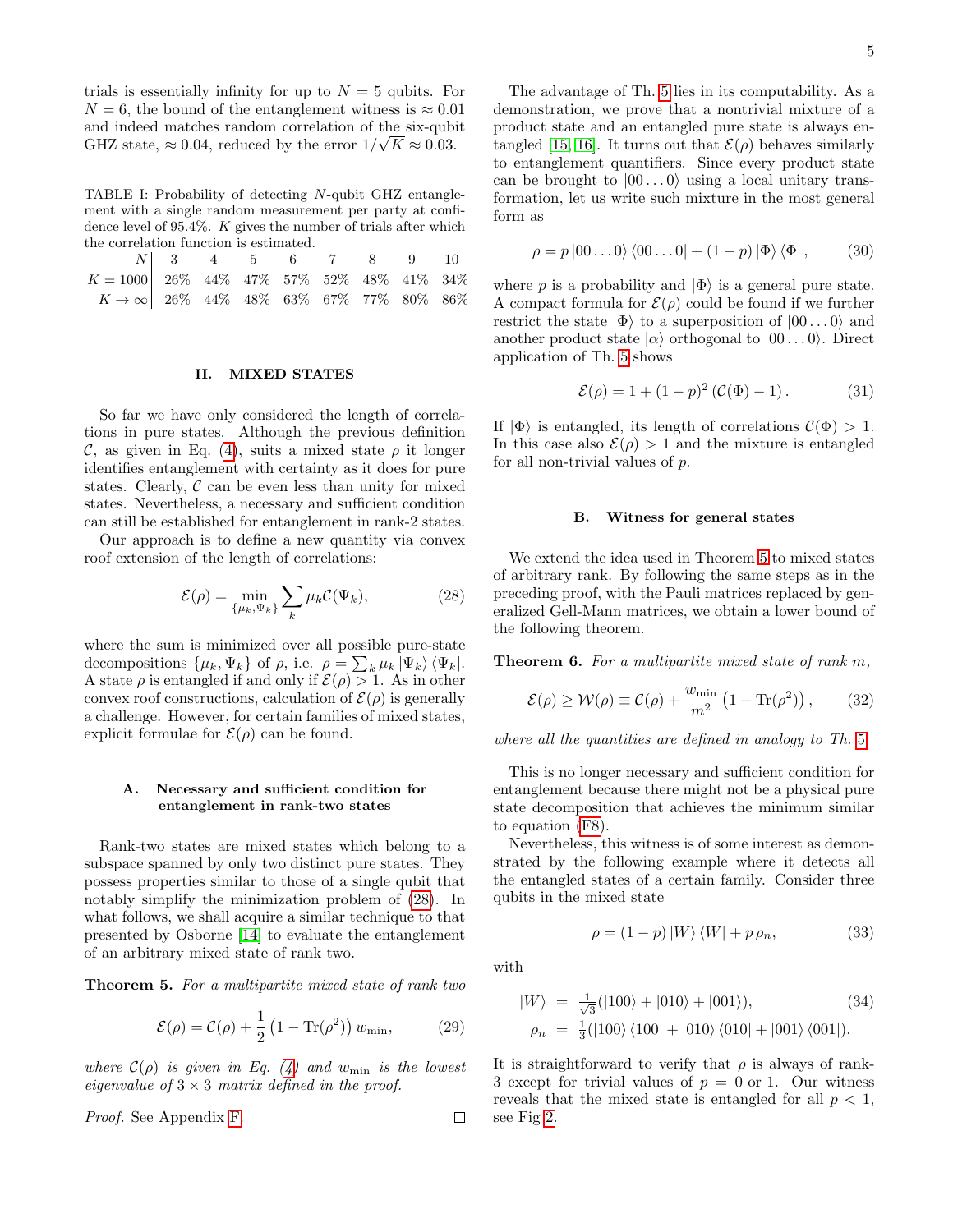

<span id="page-5-2"></span>FIG. 2: Witness [\(32\)](#page-4-4) detects entanglement of all the entangled states of the family given in Eq. [\(33\)](#page-4-5).

#### III. CONCLUSION

In conclusion, we showed that a multipartite pure quantum state of any dimensions is entangled if and only if it gives rise to higher squared correlations in random measurements. Only correlations between all the parties are relevant. Alternatively, the sum of all squared components of the correlation tensor is higher in all entangled pure quantum states than in product states. Additionally to various features discussed in the main text, this provides understanding why certain pure entangled states do not violate any two-setting Bell inequalities for correlation functions [\[17](#page-9-17)[–19\]](#page-9-18). Conditions for violation of such inequalities involve a plane of correlation tensor defined by the two settings. There exist states which have bounded correlations in every plane of the correlation tensor, but when all squared correlations are summed up the state is revealed as entangled.

## IV. ACKNOWLEDGMENTS.

We warmly thank Michal Horodecki for stimulating discussions. This work is supported by the National Research Foundation, Ministry of Education of Singapore Grant No. RG98/13, start-up grant of the Nanyang Technological University, NCN Grant No. 2012/05/E/ST2/02352, European Commission Project RAQUEL, and Austrian Science Fund (FWF) Individual Project 2462.

### <span id="page-5-0"></span>Appendix A: Random correlations and Schmidt decomposition

Theorem 7. A pure state of two and three qubits is entangled iff its length of correlations is greater than 1.

Proof. We will only use Schmidt decompositions and purity conditions. For a pure state  $\Psi$  of two qubits, the purity condition,  $\text{Tr}(\rho^2) = 1$ , requires that

$$
\mathcal{C}(\Psi) + |\vec{a}|^2 + |\vec{b}|^2 = 3,
$$
 (A1)

where  $\vec{a}, \vec{b}$  are the local Bloch vectors and  $\mathcal{C}(\Psi)$  is the length of correlations (see Eq. [\(4\)](#page-1-2)). From Schmidt decomposition one has  $|\vec{a}|^2 = |\vec{b}|^2 \leq 1$ . Thus the length of correlations must satisfy  $\mathcal{C}(\Psi) \geq 1$ . The only case that  $\mathcal{C}(\Psi) = 1$  is when both  $|\vec{a}|^2 = |\vec{b}|^2 = 1$ , which means  $\Psi$  is a product state.

For three qubits in a pure state  $\Psi$ , let us denote by  $\rho_i$  the reduced state of the *i*th subsystem and by  $\rho_{ij}$  the reduced state of the ith and jth subsystems together. Schmidt decomposition requires that  $\text{Tr}(\rho_i^2) = \text{Tr}(\rho_{jk}^2)$ for every  $i \neq j \neq k$ . In terms of correlations this gives

$$
\frac{1}{2}(1+|\vec{v}_i|^2) = \frac{1}{4}(1+|\vec{v}_j|^2 + |\vec{v}_k|^2 + C(\rho_{jk}))\,,\quad\text{(A2)}
$$

where e.g.  $\vec{v}_i$  is the Bloch vectors of  $\rho_i$  and  $\mathcal{C}(\rho_{jk})$  is the length of correlations of the state  $\rho_{jk}$ . Note that there are three equations of the form  $(A2)$ . After summing them up all the Bloch vectors cancel out and we find

<span id="page-5-5"></span><span id="page-5-4"></span><span id="page-5-3"></span>
$$
\mathcal{C}(\rho_{12}) + \mathcal{C}(\rho_{13}) + \mathcal{C}(\rho_{23}) = 3. \tag{A3}
$$

Let us recall the purity condition for  $\Psi$ :

$$
|\vec{v}_1|^2 + |\vec{v}_2|^2 + |\vec{v}_3|^2 + \mathcal{C}(\Psi) + \mathcal{C}(\rho_{12}) + \mathcal{C}(\rho_{13}) + \mathcal{C}(\rho_{23}) = 7.
$$
 (A4)

From [\(A3\)](#page-5-4) and [\(A4\)](#page-5-5) together with the fact that the length of Bloch vectors is upper-bounded by unity, we have  $\mathcal{C}(\Psi) \geq 1$ . In addition,  $\mathcal{C}(\Psi)$  is equal to 1 if and only if all three local Bloch vectors are normalized, i.e.  $\Psi$  is a product state.  $\Box$ 

#### <span id="page-5-1"></span>Appendix B: Operator bases

Two most often used operator bases that satisfy Eqs. [\(5\)](#page-1-0) and [\(6\)](#page-1-1) are as follows.

The generalised Gell-Mann matrices (hermitian basis) can be divided into three classes:

$$
G_{mn}^+ = \sqrt{\frac{d}{2}} (|m\rangle \langle n| + |n\rangle \langle m|), \tag{B1}
$$

$$
G_{mn}^{-} = \sqrt{\frac{d}{2}}(-i|m\rangle\langle n| + i|n\rangle\langle m|), \tag{B2}
$$

$$
\lambda_l = \sqrt{\frac{d}{(l+1)(l+2)}} \left( \sum_{j=0}^l |j\rangle \langle j| - (l+1) |l+1\rangle \langle l+1| \right),
$$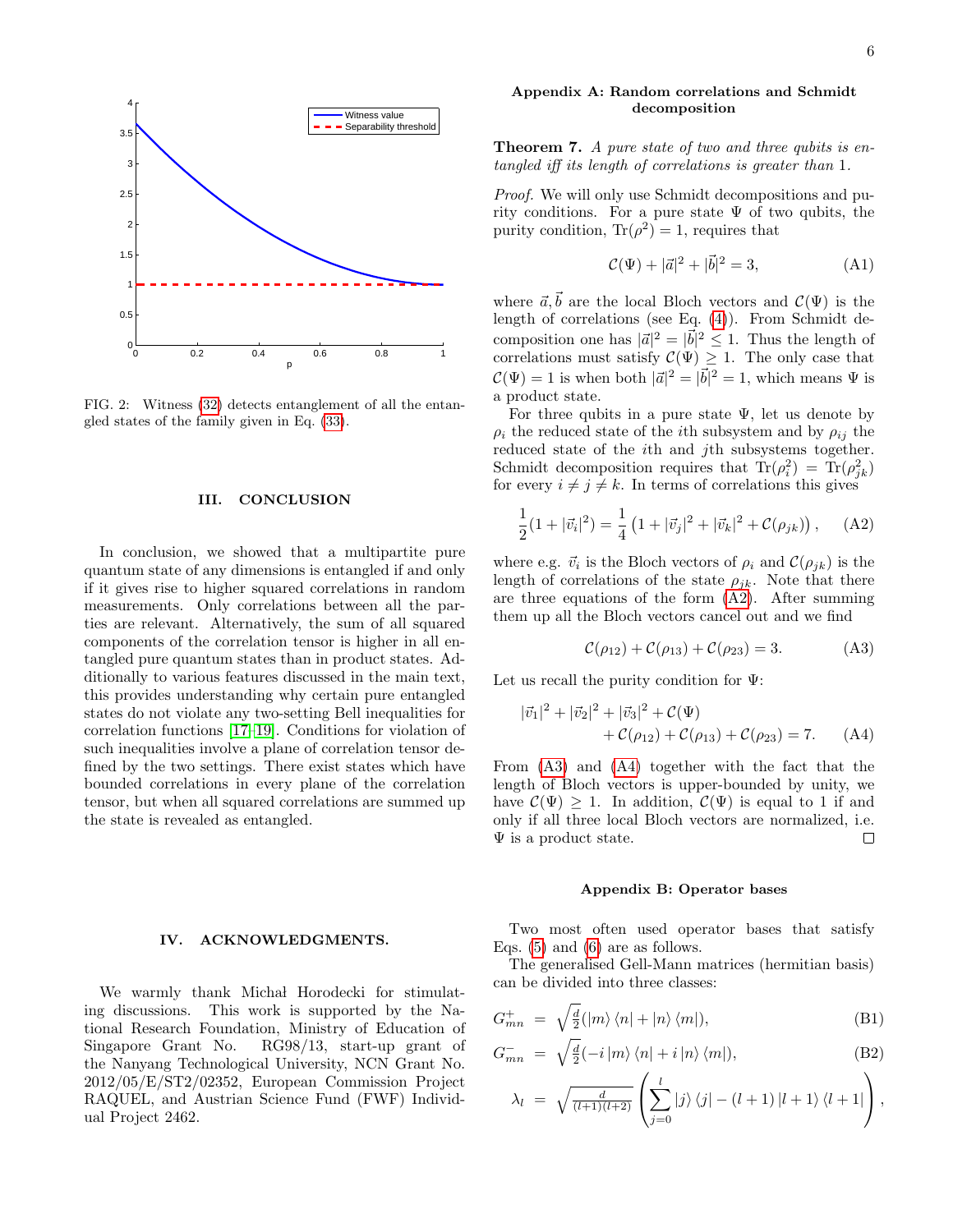where  $0 \le m < n \le d-1$ , and  $0 \le l \le d-2$  and d is the dimension of the Hilbert space of pure states.

The Weyl-Heisenberg matrices (unitary basis) read:

$$
W_{mn} = X^m Z^n, \qquad m, n = 0, \dots, d - 1, \quad (B3)
$$

$$
Z = \sum_{k} \exp(i2\pi k/d) |k\rangle \langle k|, \qquad (B4)
$$

$$
X = \sum_{k} |(k+1) \mod d\rangle \langle k|.
$$
 (B5)

### <span id="page-6-0"></span>Appendix C: Invariance of the length of correlations

**Theorem 8.** The length of correlations, Eq.  $(9)$ , is invariant under the choice of local basis satisfying Eqs. [\(5\)](#page-1-0) and [\(6\)](#page-1-1).

*Proof.* Denote by  $\mathcal C$  the length of correlations calculated in a basis  $\{\sigma_i\}$  for each of the N qudits. Without loss of generality, we shall prove that the same value is obtained if the local basis of the first qudit is changed to  $\{\sigma'_j\}$ . Since only the traceless operators enter the definition of the length of correlations, i.e.  $j = 1, \ldots, d^2 - 1$ , and both bases are complete we have

$$
\sigma_j' = \sum_{k=1}^{d^2 - 1} \alpha_{jk} \sigma_k,
$$
\n(C1)

where  $\alpha_{jk}$  are complex coefficients forming unitary matrix  $\alpha$  because

$$
\sum_{k} \alpha_{jk} \alpha_{lk}^* = \frac{1}{d} \text{Tr} \left( \sigma_j' (\sigma_l')^{\dagger} \right) = \delta_{jl}. \tag{C2}
$$

In matrix form,  $\alpha \alpha^{\dagger} = \mathbb{I}$ . Denote by  $\mathcal{C}'$  the length of correlations evaluated in the  $\{\sigma_{\mu}^{\prime}\}\$  basis. Let  $\sigma_{M}$  denote the tensor product of  $\sigma_{i_2} \otimes \cdots \otimes \sigma_{i_N}$  for the last  $N-1$ qudits. We have

$$
C' = \sum_{M} \sum_{j} |\text{Tr}(\rho \sigma'_{j} \otimes \sigma_{M})|^{2}
$$
  
\n
$$
= \sum_{M} \sum_{j} |\sum_{k} \alpha_{jk} \text{Tr}(\rho \sigma_{k} \otimes \sigma_{M})|^{2}
$$
  
\n
$$
= \sum_{M} \sum_{j} |\sum_{k} \alpha_{jk} T_{kM}|^{2}
$$
  
\n
$$
= \sum_{M} \sum_{j} (\sum_{k} |\alpha_{jk}|^{2} |T_{kM}|^{2} + \sum_{k \neq l} \alpha_{jk} \alpha_{jl}^{*} T_{kM} T_{lM}^{*})
$$
  
\n
$$
= \sum_{M} \sum_{k} (\sum_{j} |\alpha_{jk}|^{2}) |T_{kM}|^{2}
$$
  
\n
$$
+ \sum_{M} \sum_{k \neq l} (\sum_{j} \alpha_{jk} \alpha_{jl}^{*}) T_{kM} T_{lM}^{*}
$$
  
\n
$$
= \sum_{M} \sum_{k} |T_{kM}|^{2} = C,
$$
 (C3)

#### where in the second last equality we used [\(C2\)](#page-6-2) and  $\alpha^{\dagger} \alpha =$  $(\alpha^{-1}\alpha)(\alpha^{\dagger}\alpha) = \alpha^{-1}(\alpha\alpha^{\dagger})\alpha = \alpha^{-1}\alpha = \mathbb{I}.$  $\Box$

### <span id="page-6-1"></span>Appendix D: Length of correlations and entanglement

Here we prove Th. [1](#page-1-4) of the main text: Pure state  $\rho =$  $|\Psi\rangle$   $\langle \Psi|$  is entangled if and only if

$$
\mathcal{C} > (d-1)^N. \tag{D1}
$$

*Proof.* Clearly, if  $|\Psi\rangle$  is a product state, i.e.  $|\Psi\rangle = |\Psi_1\rangle \otimes$  $\cdots \otimes |\Psi_N\rangle$ , then the length of correlations factors and we obtain

$$
\mathcal{C}(\Psi) = \prod_{i=1}^{N} \mathcal{C}(\Psi_i) = (d-1)^N.
$$
 (D2)

For the proof in the other direction consider two copies of the state. In general, we can write the length of correlations as  $\mathcal{C} = \text{Tr}(\rho \otimes \rho \mathcal{S})$ , where S is defined as

$$
S = S^{11'} \otimes \cdots \otimes S^{NN'}, \tag{D3}
$$

with  $S^{nn'} = \sum_{j_n=1}^{d^2-1} \sigma_{j_n} \otimes \sigma_{j_n}$ , and the superscript denotes pairs of qubits S acts upon. It can be directly verified that choosing  $\sigma$ 's as the Gell-Mann operators (without loss of generality as  $\mathcal C$  is basis independent, see Appendix [C\)](#page-6-0)  $S^{nn'}$  has

- <span id="page-6-2"></span>1. d eigenstates  $|\alpha_j\rangle = |jj\rangle$   $(0 \le j \le d-1)$  with eigenvalue  $d-1$ ,
- 2.  $\frac{d(d-1)}{2}$  eigenstates  $|\beta_{ij}\rangle = |ij\rangle + |ji\rangle$   $(0 \leq i \leq j \leq$  $d-1$ ) with eigenvalue  $d-1$ ,
- 3.  $\frac{d(d-1)}{2}$  eigenstates  $|\gamma_{ij}\rangle = |ij\rangle |ji\rangle$   $(0 \leq i \leq j \leq j)$  $d-1$ ) with eigenvalue  $-d-1$ .

Since all the eigenvalues of S are  $\pm(d-1)$ , all the eigenvalues of S are of the form  $(-1)^k (d+1)^k (d-1)^{N-k}$  for  $k = 0, 1, ..., N$ . However, since  $-(d+1)$  corresponds to antisymmetric eigenstates, it must occur in pairs, i.e. k must be even. This follows from the fact that  $S$  is calculated for two identical copies of the state and therefore has no anti-symmetric component. Thus the smallest eigenvalue of S is  $(d-1)^N$ . It therefore follows that  $C \geq (d-1)^N$ . The equality is when  $|\Psi\rangle \otimes |\Psi\rangle$  lies in the space spanned by the eigenstates  $|\alpha_i\rangle$  and  $|\beta_{ij}\rangle$ . Such state is symmetric with respect to the exchange of any qudit j and its copy j'. Let a general expansion of  $|\Psi\rangle$ in the standard basis be

$$
|\Psi\rangle = \sum_{j_1...j_N} \eta_{j_1...j_N} |j_1...j_N\rangle, \qquad (D4)
$$

where  $\eta_{j_1...j_N}$  are the complex coefficients. We focus on the first two qudits and write  $|\Psi\rangle = \sum \eta_{j_1 j_2} |j_1 j_2 J\rangle$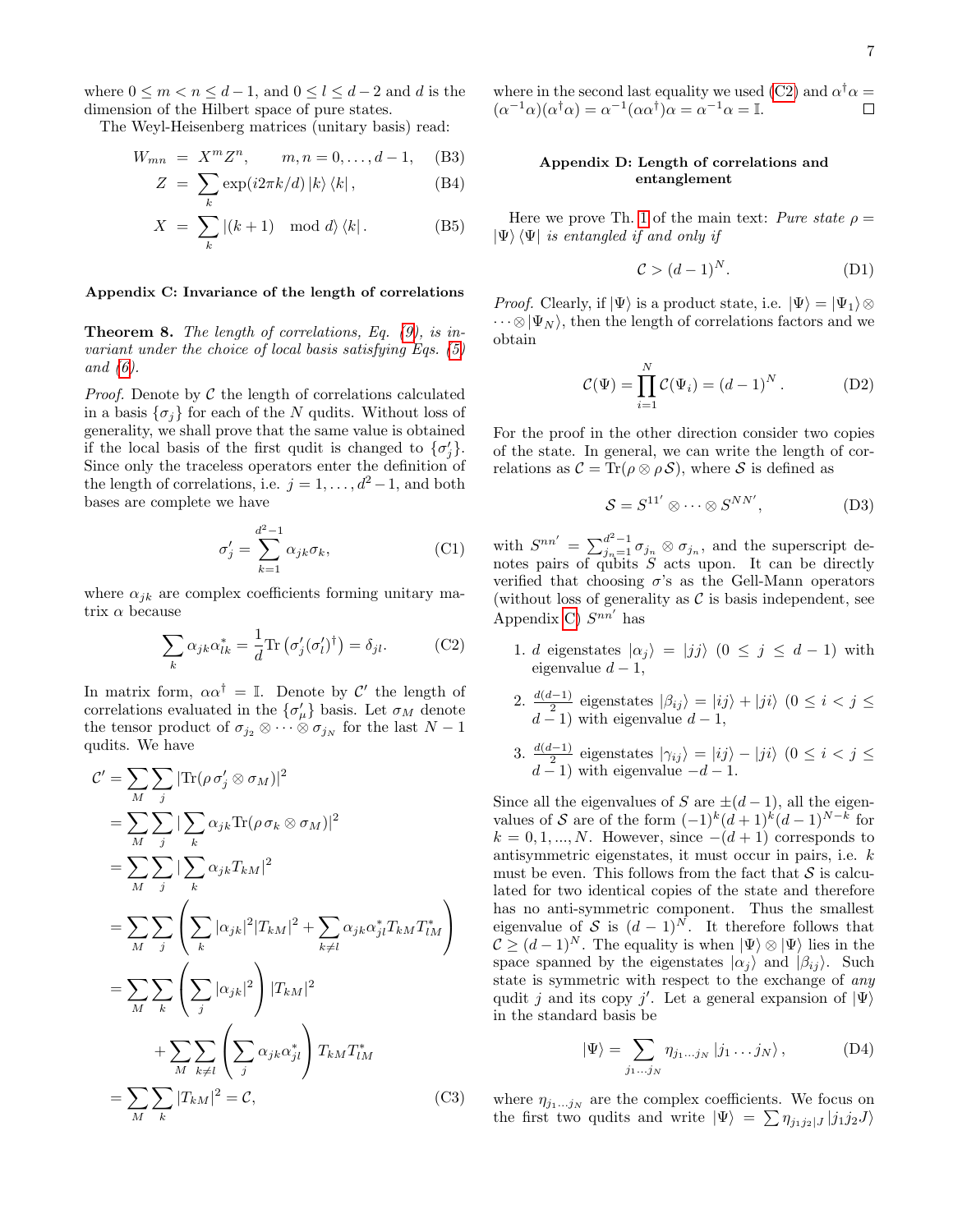where J stands for a sequence  $j_3j_4...j_N$  for the last  $N-2$ qudits. The state of the two copies of  $|\Psi\rangle$  is

$$
|\Psi\rangle \otimes |\Psi\rangle = \sum_{j_1, j_2, J} \sum_{j'_1, j'_2, J'} \eta_{j_1 j_2} |J \eta_{j'_1 j'_2} |J' |j_1 j_2 J\rangle |j'_1 j'_2 J'\rangle.
$$
\n(D5)

We now exchange the first qudit:

$$
|\Psi\rangle \otimes |\Psi\rangle = \sum_{j_1, j_2, J} \sum_{j'_1, j'_2, J'} \eta_{j'_1 j_2 | J} \eta_{j_1 j'_2 | J'} |j_1 j_2 J\rangle |j'_1 j'_2 J'\rangle.
$$
\n(D6)

Comparing equations [\(D5\)](#page-7-1) and [\(D6\)](#page-7-2), we obtain relations between the coefficients  $\eta$ :

$$
\eta_{j_1 j_2} |_{J} \eta_{j'_1 j'_2} |_{J'} = \eta_{j'_1 j_2} |_{J} \eta_{j_1 j'_2} |_{J'}, \tag{D7}
$$

which holds for any  $j_1, j'_1, j_2, j'_2, J, J'$ . In particular, for  $J = J', j'_1 = 1$  we find

$$
\frac{\eta_{j_1 j_2 | J}}{\eta_{1 j_2 | J}} = \frac{\eta_{j_1 j_2' | J}}{\eta_{1 j_2' | J}} \equiv k_{j_1} \text{ independent of } j_2, j_2'.
$$
 (D8)

Using this relations we can rewrite the state  $|\Psi\rangle$  as

$$
|\Psi\rangle = \sum_{j_1,j_2,J} \eta_{j_1j_2|J} |j_1j_2J\rangle
$$
 (D9)

$$
=\sum_{j_2,J}\left(\sum_{j_1}\eta_{j_1j_2|J}|j_1\rangle\right)|j_2J\rangle
$$
 (D10)

$$
=\sum_{j_2,J}\left(\sum_{j_1}k_{j_1}\eta_{1j_2|J}|j_1\rangle\right)|j_2J\rangle
$$
 (D11)

$$
= \left(\sum_{j_1} k_{j_1} |j_1\rangle\right) \otimes \left(\sum_{j_2, J} \eta_{1,j_2|J} |j_2 J\rangle\right). \quad (D12)
$$

Thus  $|\Psi\rangle$  is a tensor product of a pure state for the first qudit and another pure state for the last  $N-1$  qudits. By applying this argument iteratively we find that  $|\Psi\rangle$  is fully separable.  $\Box$ 

### <span id="page-7-0"></span>Appendix E: Random correlations do not depend on the initial operator in averaging

We present two lemmas before moving to the main theorem.

<span id="page-7-3"></span>Lemma 1. For traceless and trace-orthogonal operators σ<sub>1</sub> and σ<sub>2</sub>, and arbitrary state  $ρ$  of two qudits

$$
A \equiv \int dU \operatorname{Tr}(U \otimes U. \rho . U^{\dagger} \otimes U^{\dagger} . \sigma_1^{\dagger} \otimes \sigma_2) \quad \text{(E1)}
$$

$$
= 0. \t\t (E2)
$$

Proof. By bringing the integral inside the trace one recognizes the Werner state

$$
\rho_W = \int dU \, U \otimes U \rho \, U^{\dagger} \otimes U^{\dagger}.
$$
 (E3)

<span id="page-7-1"></span>All such states can be written in the form [\[20\]](#page-9-19):

$$
\rho_W = \frac{1}{d^2 - d\alpha} (\mathbb{I} - \alpha P), \tag{E4}
$$

<span id="page-7-2"></span>where  $\alpha \in [-1, 1]$  and P is the swap operator

$$
P = \sum_{i,j} |ij\rangle\langle ji|.
$$
 (E5)

Since  $\sigma_1^{\dagger} \otimes \sigma_2$  is traceless, we have

$$
A = \frac{\alpha}{d^2 - \alpha d} \text{Tr}(P \cdot \sigma_1^{\dagger} \otimes \sigma_2).
$$
 (E6)

It can be directly verified that

$$
\operatorname{Tr}(P.\sigma_1^{\dagger} \otimes \sigma_2) = \operatorname{Tr}(\sigma_1^{\dagger} \sigma_2). \tag{E7}
$$

The lemma follows from orthogonality of  $\sigma$ 's.  $\Box$ 

<span id="page-7-4"></span>Lemma 2. For traceless and trace-orthogonal operators  $\sigma_1$  and  $\sigma_2$ 

$$
B \equiv \int dU \operatorname{Tr}(U^{\dagger} \otimes U^{\dagger}.\sigma_1^{\dagger} \otimes \sigma_2.U \otimes U)
$$
 (E8)  
= 0. (E9)

$$
= 0. \tag{LJ}
$$

*Proof.* We shall prove that  $B$  has all matrix elements  $\langle mn|B|kl\rangle = 0$ . First write:

$$
\langle mn|B|kl\rangle = \int dU \operatorname{Tr}(|kl\rangle\langle mn|U^{\dagger} \otimes U^{\dagger}.\sigma_1^{\dagger} \otimes \sigma_2.U \otimes U).
$$
\n(E10)

The diagonal elements, i.e.  $k = m$  and  $l = n$ , vanish due to Lemma [1,](#page-7-3) because  $|kl\rangle\langle kl|$  is a valid density matrix. For off-diagonal elements, i.e.  $k \neq m$  or  $l \neq n$ , apply Lemma [1](#page-7-3) to states  $\rho_1 = \frac{1}{2}(|kl\rangle + |mn\rangle)(\langle kl| + \langle mn|)$  and  $\rho_2 = \frac{1}{2}(|kl\rangle + i |mn\rangle)(\langle kl| - i \langle mn|)$  to obtain respectively:

$$
0 = \langle mn|B|kl\rangle + \langle kl|B|mn\rangle, \qquad \text{(E11)}
$$

$$
0 = \langle mn|B|kl\rangle - \langle kl|B|mn\rangle. \quad (E12)
$$

Sum and difference reveals that all off-diagonal elements vanish.  $\Box$ 

Theorem 9. Random correlations

$$
\mathcal{R}(\vec{\lambda}) = \frac{1}{W^N} \int dU_1 \dots \int dU_N \, |\text{Tr}(\rho \bigotimes_{n=1}^N U_n^{\dagger} \lambda_n^{\dagger} U_n)|^2
$$
\n(E13)

do not depend on the choice of operators  $\lambda_n$  such that  $\text{Tr}(\lambda_n) = 0$  and  $\text{Tr}(\lambda_n^2) = d$ .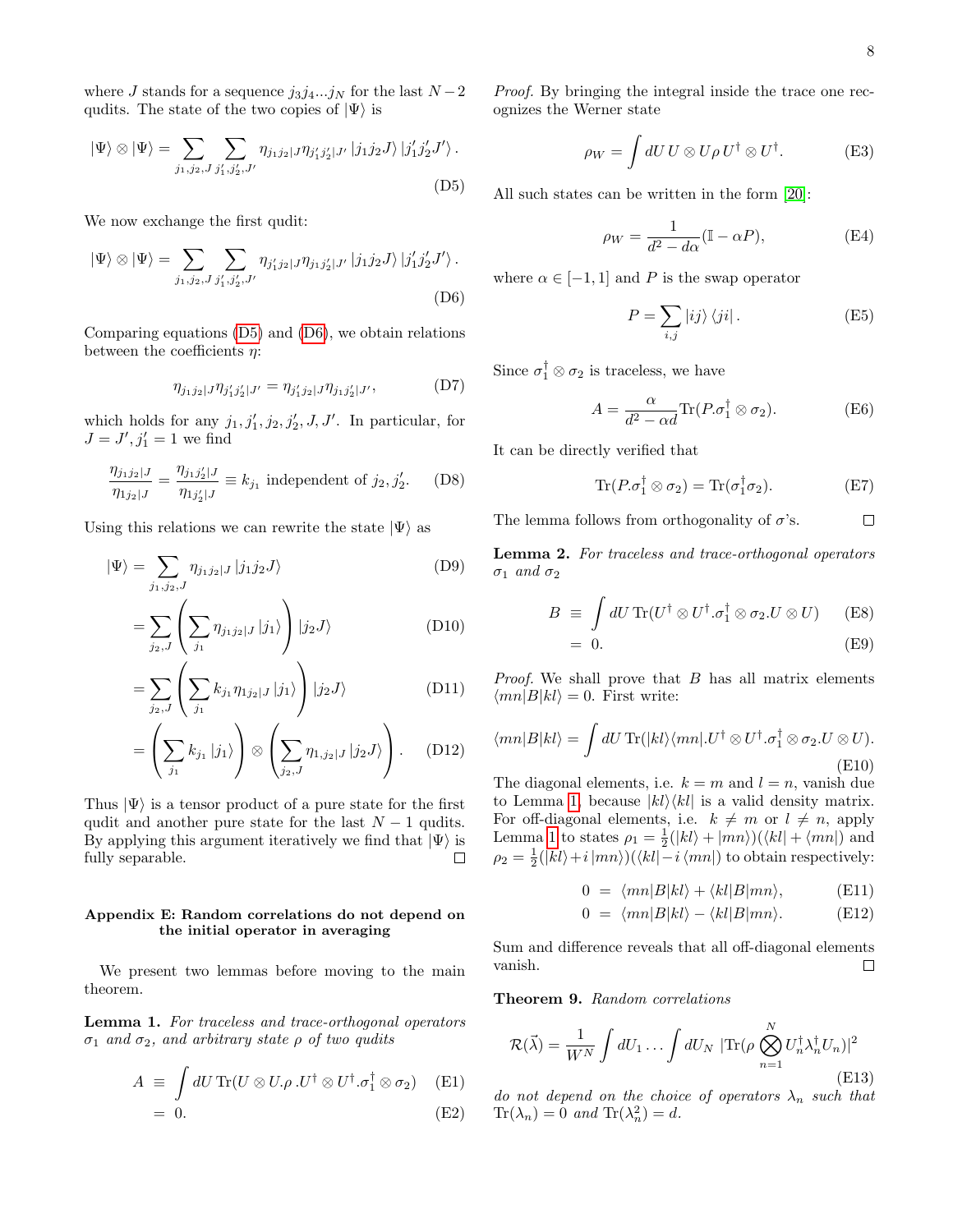Proof. Without loss of generality let us focus on the first subsystem and denote by  $J$  the sequence of the last  $N-1$ qudits. We therefore write

$$
\mathcal{R}(\sigma_1) \equiv \frac{1}{W^N} \int dU_J \int dU_1 \; |\text{Tr}(\rho U_1^\dagger \otimes U_J^\dagger \cdot \sigma_1^\dagger \otimes \sigma_J^\dagger \cdot U_1 \otimes U_J)|^2
$$
\n(E14)

The expression involving the trace can be linearised using the second copy of the state  $\rho$  as follows:

$$
|\text{Tr}(\rho U_1^{\dagger} \otimes U_J^{\dagger} \sigma_1^{\dagger} \otimes \sigma_J^{\dagger} U_1 \otimes U_J)|^2 \tag{E15}
$$

$$
= \operatorname{Tr}(\rho \otimes \rho.U_1^{\dagger} \otimes U_J^{\dagger} \otimes U_1^{\dagger} \otimes U_J^{\dagger}.
$$
 (E16)

$$
\sigma_1^{\dagger} \otimes \sigma_J^{\dagger} \otimes \sigma_1 \otimes \sigma_J.U_1 \otimes U_J \otimes U_1 \otimes U_J). (E17)
$$

Without loss of generality (see Appendix [C\)](#page-6-0) we will now

consider the Weyl-Heisenberg basis. Since all the operators within this basis are related by a unitary we have:

<span id="page-8-1"></span>
$$
\mathcal{R}(\sigma_1) = \mathcal{R}(\sigma_2) = \dots = \mathcal{R}(\sigma_{d^2-1}).
$$
 (E18)

Take now operator  $\lambda$  from the thesis and decompose it in this basis:

$$
\lambda = \sum_{j=1}^{d^2 - 1} \gamma_j \sigma_j, \quad \text{with} \quad \sum_{j=1}^{d^2 - 1} |\gamma_j|^2 = 1, \quad \text{(E19)}
$$

where the first equation follows from  $\text{Tr}(\lambda) = 0$ , and the second from  $\text{Tr}(\lambda^2) = d$ . The random correlations calculated with  $\lambda$  as the initial operator satisfy:

$$
\mathcal{R}(\lambda) = \sum_{j,k=1}^{d^2-1} \gamma_j \gamma_k^* \int dU_J \int dU_1 \text{Tr} \left( \rho \otimes \rho U_1^\dagger \otimes U_J^\dagger \otimes U_1^\dagger \otimes U_J^\dagger \sigma_k^\dagger \otimes \sigma_J^\dagger \otimes \sigma_J \otimes \sigma_J U_1 \otimes U_J \otimes U_1 \otimes U_J \right) \tag{E20}
$$

.

$$
= \sum_{j,k} \gamma_j \gamma_k^* \int dU_J \text{Tr} \left[ \rho \otimes \rho. \left( \int dU_1 U_1^\dagger \otimes U_1^\dagger. \sigma_k^\dagger \otimes \sigma_j. U_1 \otimes U_1 \right) \otimes U_J^\dagger \otimes U_J^\dagger. \sigma_J^\dagger \otimes \sigma_J. U_J \otimes U_J \right] \tag{E21}
$$

$$
= \sum_j |\gamma_j|^2 \int dU_J \text{Tr} \left[ \rho \otimes \rho. \left( \int dU_1 U_1^\dagger \otimes U_1^\dagger. \sigma_j^\dagger \otimes \sigma_j. U_1 \otimes U_1 \right) \otimes U_J^\dagger \otimes U_J^\dagger. \sigma_J^\dagger \otimes \sigma_J. U_J \otimes U_J \right] \tag{E22}
$$

$$
= \sum_{j}^{\prime} |\gamma_j|^2 \mathcal{R}(\sigma_j) = \mathcal{R}(\sigma_1), \tag{E23}
$$

where in the second line we isolated the first particle from the principal system and the first particle from the copy, in the third line we use Lemma [2](#page-7-4) and in the last line Eq. [\(E18\)](#page-8-1).  $\Box$ 

### <span id="page-8-0"></span>Appendix F: Theorem about the convex roof extension

Here we prove Th. [5](#page-4-3) of the main text: For a multipartite mixed state of rank two

$$
\mathcal{E}(\rho) = \mathcal{C}(\rho) + \frac{1}{2} \left( 1 - \text{Tr}(\rho^2) \right) w_{\text{min}}, \qquad \text{(F1)}
$$

where  $\mathcal{C}(\rho)$  is given in Eq. [\(4\)](#page-1-2) and  $w_{\text{min}}$  is the lowest eigenvalue of  $3 \times 3$  matrix defined in the proof below.

*Proof.* By the definition of rank-two states  $\rho$  can be written as a mixture of  $|\tilde{0}\rangle$  and  $|\tilde{1}\rangle$ , which are two N-qubit pure states. Without loss of generality assume that they are mutually orthogonal. The length of correlations of a pure state  $\Psi$  can be written as expectation value of an operator S in the two-copy state  $|\Psi\rangle |\Psi\rangle$  (see Appendix [D\)](#page-6-1). Therefore, we can write  $\tilde{\mathcal{E}}$  for a particular decomposition  $\{\mu_k, \Psi_k\}$  of  $\rho$  as

<span id="page-8-2"></span>
$$
\tilde{\mathcal{E}} = \sum_{k} \mu_k \text{Tr}(\mathcal{S} \Pi_k),\tag{F2}
$$

where we denote  $\Pi_k = |\Psi_k\rangle \langle \Psi_k| \otimes |\Psi_k\rangle \langle \Psi_k|$ . Since all the pure states  $\Psi_k$  are within the subspace spanned by  $|\tilde{0}\rangle$ ,  $|\tilde{1}\rangle$ , only the projection of S onto this subspace will contribute to the trace in [\(F2\)](#page-8-2). Let us therefore introduce  $4 \times 4$  matrix  $\tilde{\mathcal{S}}$  with matrix elements  $\langle \tilde{i}\tilde{j}|\mathcal{S}|\tilde{m}\tilde{n}\rangle$ , where  $i, j, m, n = 0, 1$ . Similarly, by introducing  $4 \times 4$  matrix  $\tilde{\Pi}_k$  with elements  $\langle \tilde{i}\tilde{j}|\Pi_k|\tilde{m}\tilde{n}\rangle$ , we can rewrite [\(F2\)](#page-8-2) as

<span id="page-8-3"></span>
$$
\tilde{\mathcal{E}} = \sum_{k} \mu_k \text{Tr}(\tilde{\mathcal{S}} \, \tilde{\Pi}_k),\tag{F3}
$$

We now represent operators with the tilde in terms of Pauli matrices operating in the support of  $\rho$ :

$$
\tilde{\Pi}_{k} = \frac{1}{2} (\mathbb{I} + \vec{r}_{k} \cdot \vec{\sigma}) \otimes \frac{1}{2} (\mathbb{I} + \vec{r}_{k} \cdot \vec{\sigma}),
$$
\n(F4)\n
$$
\tilde{\mathcal{S}} = \frac{1}{4} \left( s_{0} \mathbb{I} \otimes \mathbb{I} + \vec{s} \cdot \vec{\sigma} \otimes \mathbb{I} + \mathbb{I} \otimes \vec{s} \cdot \vec{\sigma} + \sum_{i=1}^{3} w_{i} \sigma_{i} \otimes \sigma_{i} \right),
$$
\n(F5)